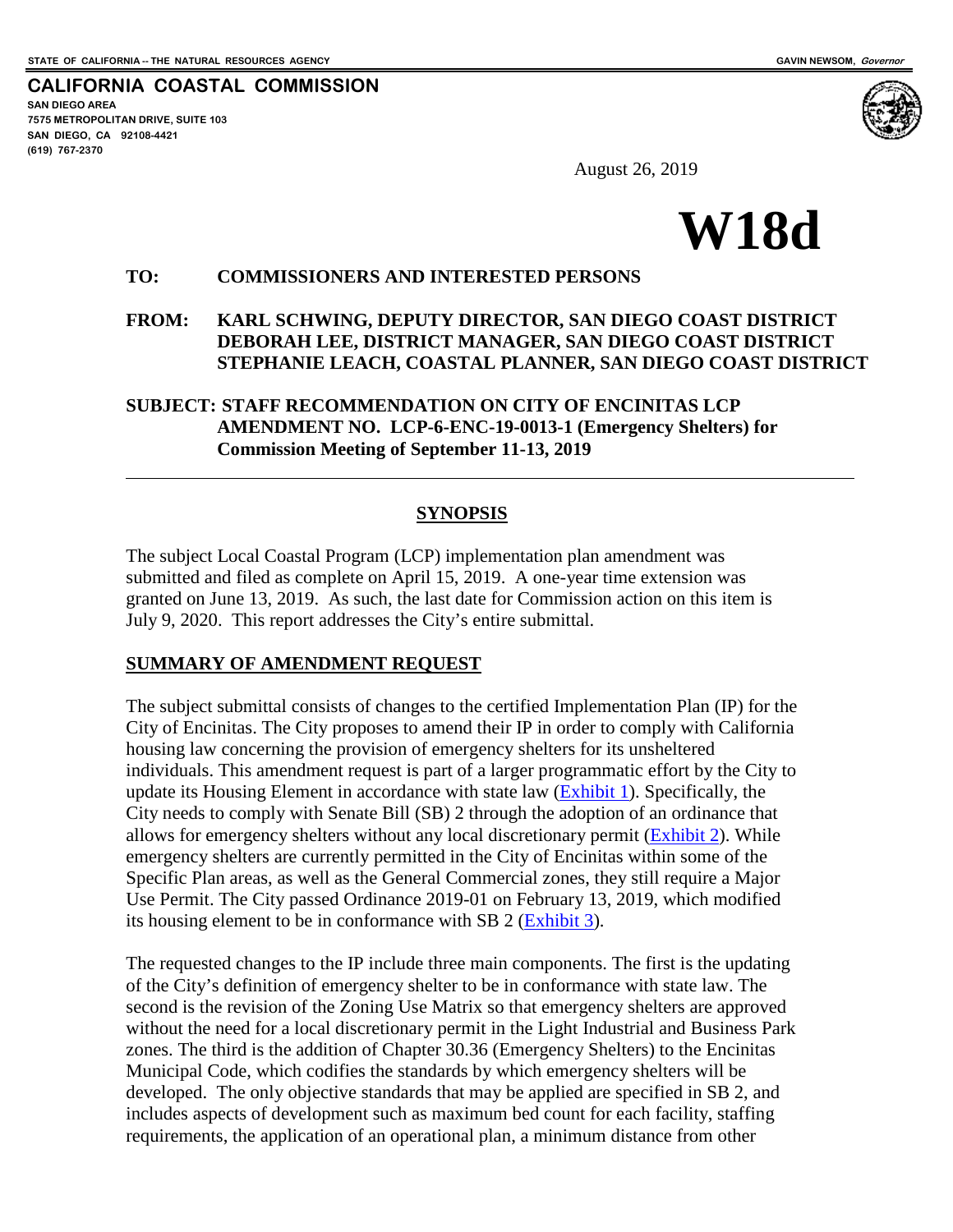emergency shelters, maximum length of stay for an individual, and size and location of interior onsite waiting and client intake area. Otherwise, emergency shelters will be developed in conformance with the Light Industrial (LI) and Business Park (BP) development standards. They will not be subject to EMC Chapter 23.03 (Design Review) or EMC Chapter 23.06 (Citizen Participation Plan), but only subject to the standards set forth in proposed EMC Chapter 30.36 (Emergency Shelters). However, because the LI and BP zones are within the Coastal Zone, the development of emergency shelters will still be subject to the permitting requirements of the Coastal Act.

## **SUMMARY OF STAFF RECOMMENDATION**

Staff is recommending that the Commission first reject the proposed amendment to the IP as submitted, and then approve it with a suggested modification, to ensure that the proposed LCP amendment will be consistent with both the Coastal Act and state housing law.

The findings for rejection of the IP Amendment as submitted are based on a minor inconsistency between the current ordinance and a proposed modification by the City relating to the spatial separation required between emergency shelters. Of the limited number of objective development standards allowable per state law, emergency shelters within the City shall be located at least 299 feet from each other, and so the City must revise its proposed standard of 300 feet in order to comply. Only with the incorporation of this suggested modification can the IP amendment be found consistent with the stated goals and policies of the certified LCP that support sustainable redevelopment and growth management strategies, require preparation for emergency situations, and provide for the number and types of housing units that constitute an effective land use plan. The goals of the Land Use Element within the City's LCP clearly support a cohesive and thoughtful approach to the achievement of long-term planning objectives, to which legal conformance with State housing law surely adheres. The City supports the modification.

**The appropriate resolutions and motions begin on Page 4. The suggested modification may be found on Page 6. The findings for denial of the Implementation Plan Amendment as submitted begin on Page 6. The findings for approval of the plan, if modified, begin on Page 9.** 

# **ADDITIONAL INFORMATION**

Further information on the City of Encinitas LCP Amendment No. LCP-6-ENC-19-0013- 1 may be obtained from Stephanie Leach, Coastal Planner, at (619) 767-2370.

# **EXHIBITS**

 $\overline{a}$ 

[Exhibit 1 – Resolution No. PC 2018-40](https://documents.coastal.ca.gov/reports/2019/9/w18d/w18d-9-2019-exhibits.pdf) [Exhibit 2 – SB2 \(Cedillo, 2007\)](https://documents.coastal.ca.gov/reports/2019/9/w18d/w18d-9-2019-exhibits.pdf)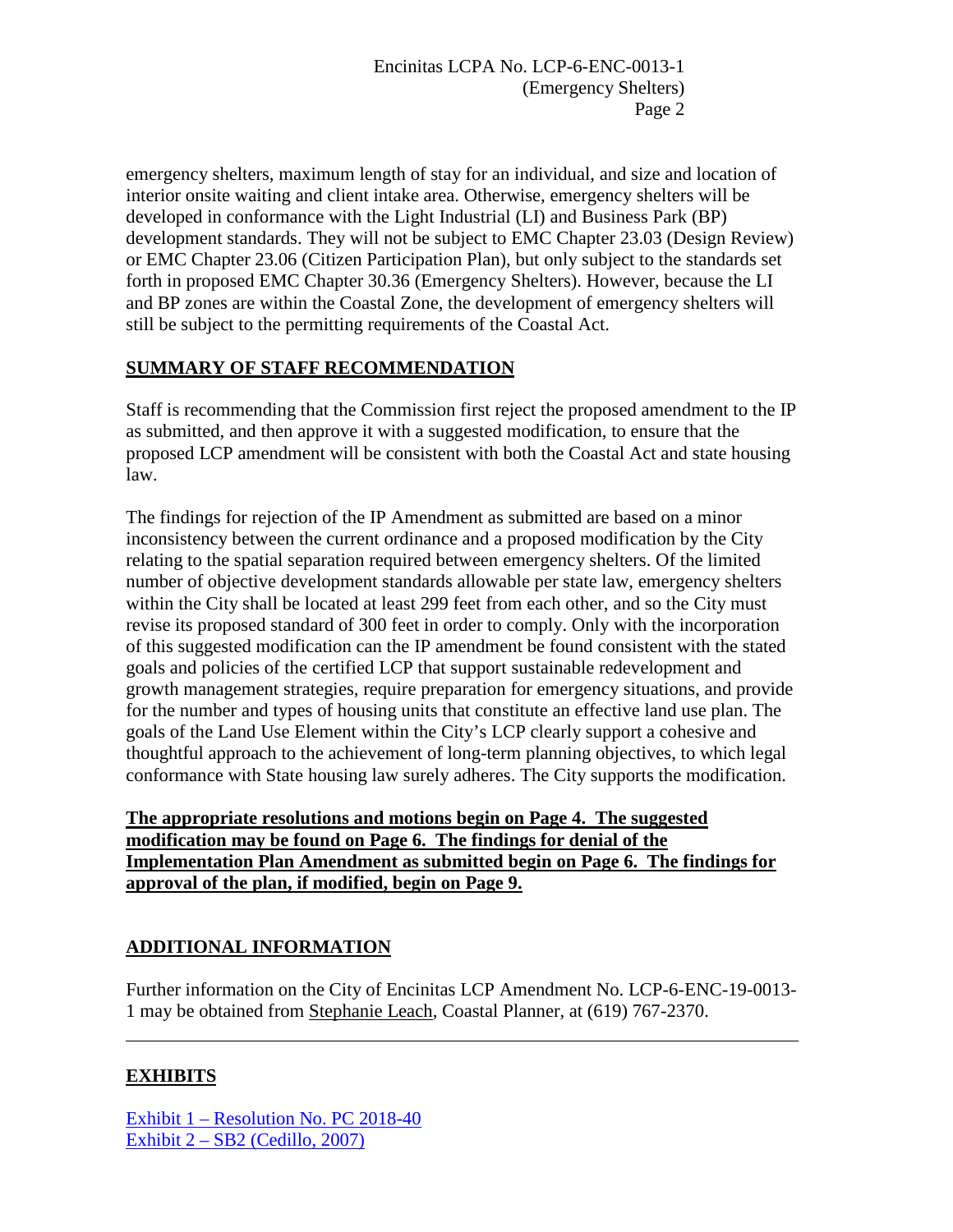Encinitas LCPA No. LCP-6-ENC-0013-1 (Emergency Shelters) Page 3

[Exhibit 3 – Ordinance 2019-01](https://documents.coastal.ca.gov/reports/2019/9/w18d/w18d-9-2019-exhibits.pdf) [Exhibit 4 – Light Industrial and Business Park Zone Sites](https://documents.coastal.ca.gov/reports/2019/9/w18d/w18d-9-2019-exhibits.pdf) [Exhibit 5 – Emergency Shelter Ordinance Peer Review](https://documents.coastal.ca.gov/reports/2019/9/w18d/w18d-9-2019-exhibits.pdf)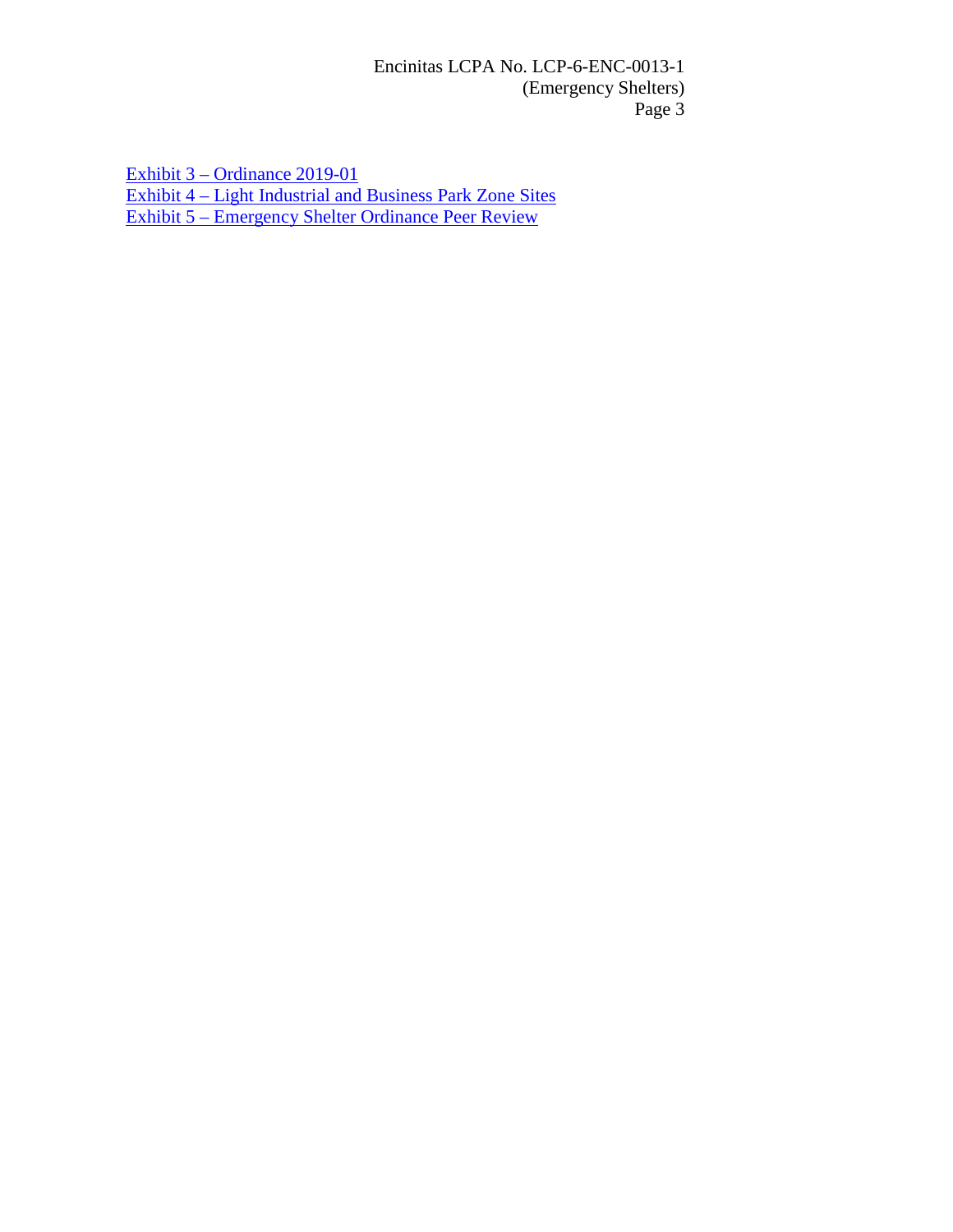## **PART I. OVERVIEW**

# **A. LCP HISTORY**

On November 17, 1994, the Commission approved, with suggested modifications, the City of Encinitas' LCP (both LUP and implementing ordinances). The City accepted the suggested modifications and, on May 15, 1995, began issuing CDPs for those areas of the City within the Coastal Zone. The Commission has certified many amendments to the City's LCP since 1995.

# **B. STANDARD OF REVIEW**

Pursuant to Section 30513 of the Coastal Act, the Commission may only reject zoning ordinances or other implementing actions, as well as their amendments, on the grounds that they do not conform with, or are inadequate to carry out, the provisions of the certified land use plan. The Commission shall take action by a majority vote of the Commissioners present.

# **C. PUBLIC PARTICIPATION**

Section 30503 of the Coastal Act required local governments to provide the public with maximum opportunities to participate in the development of the LCP amendment prior to its submittal to the Commission for review. The City has held Planning Commission and City Council meetings with regard to the subject amendment request. All of those local hearings were duly noticed to the public. Notice of the subject amendment has been distributed to all known interested parties.

# **PART II. LOCAL COASTAL PROGRAM SUBMITTAL - RESOLUTIONS**

Following a public hearing, staff recommends the Commission adopt the following resolutions and findings. The appropriate motion to introduce the resolution and a staff recommendation are provided just prior to each resolution.

#### **I. MOTION I:** *I move that the Commission reject the Implementation Program Amendment No. LCP-6-ENC-19-0013-1 for the City of Encinitas certified LCP as submitted.*

# **STAFF RECOMMENDATION OF REJECTION:**

Staff recommends a **YES** vote. Passage of this motion will result in rejection of Implementation Program and the adoption of the following resolution and findings. The motion passes only by an affirmative vote of a majority of the Commissioners present.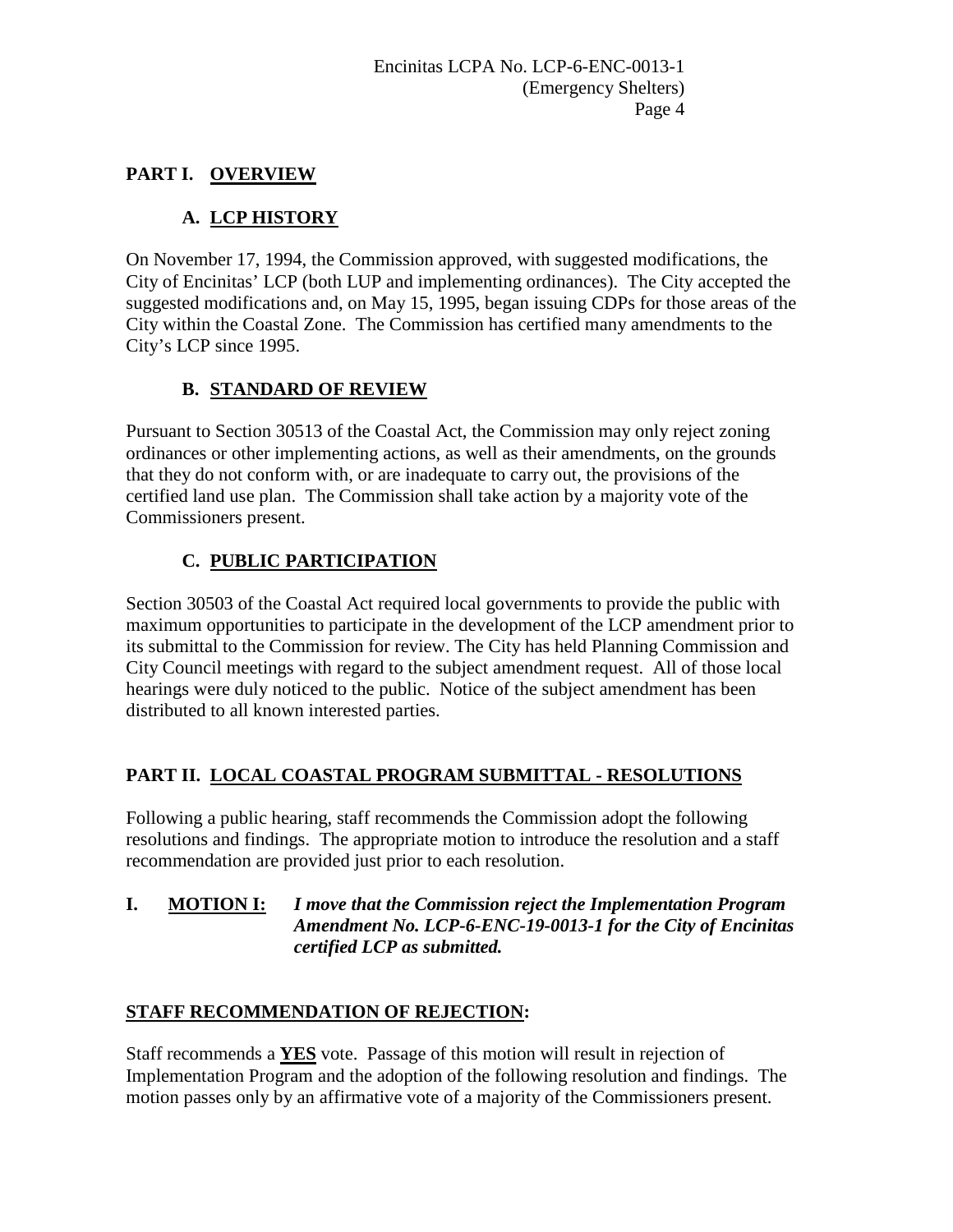## **RESOLUTION TO DENY CERTIFICATION OF THE IMPLEMENTATION PROGRAM AS SUBMITTED:**

The Commission hereby denies certification of the Implementation Program Amendment submitted for the City of Encinitas and adopts the findings set forth below on grounds that the Implementation Program as submitted does not conform with, and is inadequate to carry out, the provisions of the certified Land Use Plan. Certification of the Implementation Program would not meet the requirements of the California Environmental Quality Act as there are feasible alternatives and mitigation measures that would substantially lessen the significant adverse impacts on the environment that will result from certification of the Implementation Program as submitted.

## **II. MOTION II:** *I move that the Commission certify the Implementation Program Amendment No. LCP-6-ENC-19-0013-1 for the City of Encinitas certified LCP if it is modified as suggested in this staff report.*

# **STAFF RECOMMENDATION:**

Staff recommends a **YES** vote. Passage of this motion will result in certification of the Implementation Program Amendment with suggested modifications and the adoption of the following resolution and findings. The motion passes only by an affirmative vote of a majority of the Commissioners present.

#### **RESOLUTION TO CERTIFY THE IMPLEMENTATION PROGRAM AMENDMENT WITH SUGGESTED MODIFICATIONS:**

The Commission hereby certifies the Implementation Program Amendment for the City of Encinitas certified LCP if modified as suggested and adopts the findings set forth below on grounds that the Implementation Program Amendment, with the suggested modification, conforms with and is adequate to carry out the certified Land Use Plan. Certification of the Implementation Program Amendment if modified as suggested complies with the California Environmental Quality Act, because either 1) feasible mitigation measures and/or alternatives have been incorporated to substantially lessen any significant adverse effects of the Implementation Program Amendment on the environment, or 2) there are no further feasible alternatives and mitigation measures that would substantially lessen any significant adverse impacts on the environment.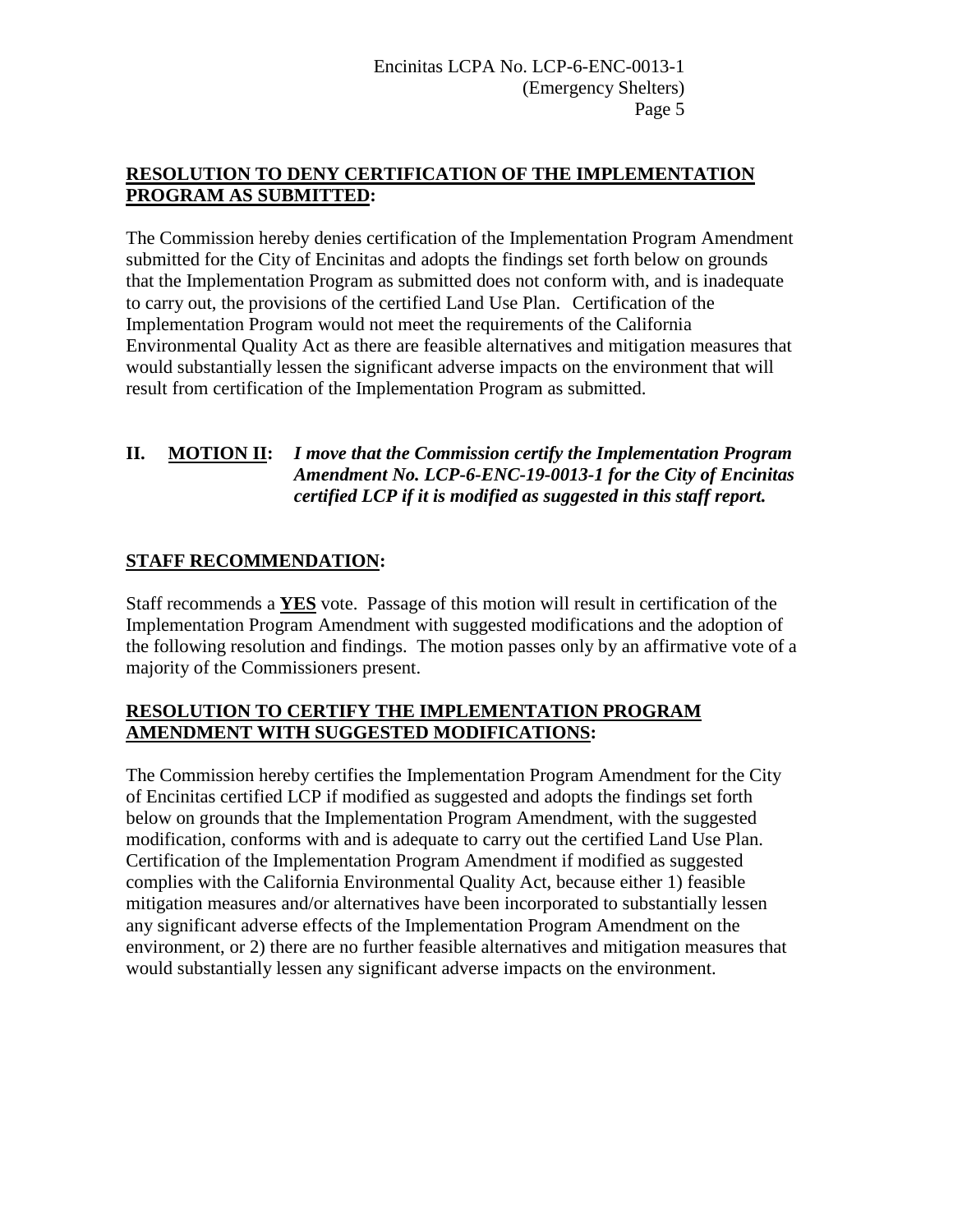## **PART III.SUGGESTED MODIFICATIONS**

Staff recommends the following suggested revisions to the proposed Implementation Plan be adopted. The underlined sections represent language that the Commission suggests be added, and the struck-out sections represent language which the Commission suggests be deleted from the language as originally submitted.

**1)** Modify Section 30.36.020(B) of Chapter 30.36 (Emergency Shelters) to read:

B. The emergency shelter shall be located a minimum distance of 300 299 feet from another emergency shelter, with said measurement being defined as the shortest distance between the outside walls of the structures housing such facilities.

## **PART IV. FINDINGS FOR REJECTION OF THE CITY OF ENCINITAS IMPLEMENTATION PLAN AMENDMENT, AS SUBMITTED**

The proposed amendment affects the IP component of the City's LCP. The standard of review for LCP implementation submittals or amendments is their consistency with and ability to carry out the provisions of the certified Land Use Plan (LUP).

# **A. AMENDMENT DESCRIPTION**

The City of Encinitas seeks to amend its IP as part of a larger effort to update its Housing Element in accordance with state law. Other changes to the LUP and IP were recently approved with a suggested modification by the Commission in June 2019 as part of the implementation of the City's 2013-2021 Housing Element. Compliance with the provisioning of emergency shelters is an additional component of the overall implementation of the City's updated housing element.

On June 12, 2018, the Department of Housing and Community Development (HCD) sent the City a letter in regards to their draft Housing Element that noted that the City would need to come into compliance with SB 2 through the adoption of an ordinance that permitted emergency shelters without any local discretionary permit. SB 2, which became effective on January 1, 2008, amended Sections 65582, 65583, and 65589.5 of the Government Code. The provisions require that cities identify zones within their jurisdiction where a year-round emergency shelter can be permitted without a discretionary permit at the local level. While emergency shelters are currently permitted in the City of Encinitas within several of the Specific Planning Areas and the General Commercial zones, they require a Major Use Permit. Therefore, the City's land use administrative framework does not currently comply. The City passed Ordinance 2019- 01 on February 13, 2019, which modified its zoning to be in conformance with SB 2.

The City recognized in its Resolution and in the ordinance itself that the Coastal Act nevertheless applies to a project for an emergency shelter in the Coastal Zone. Because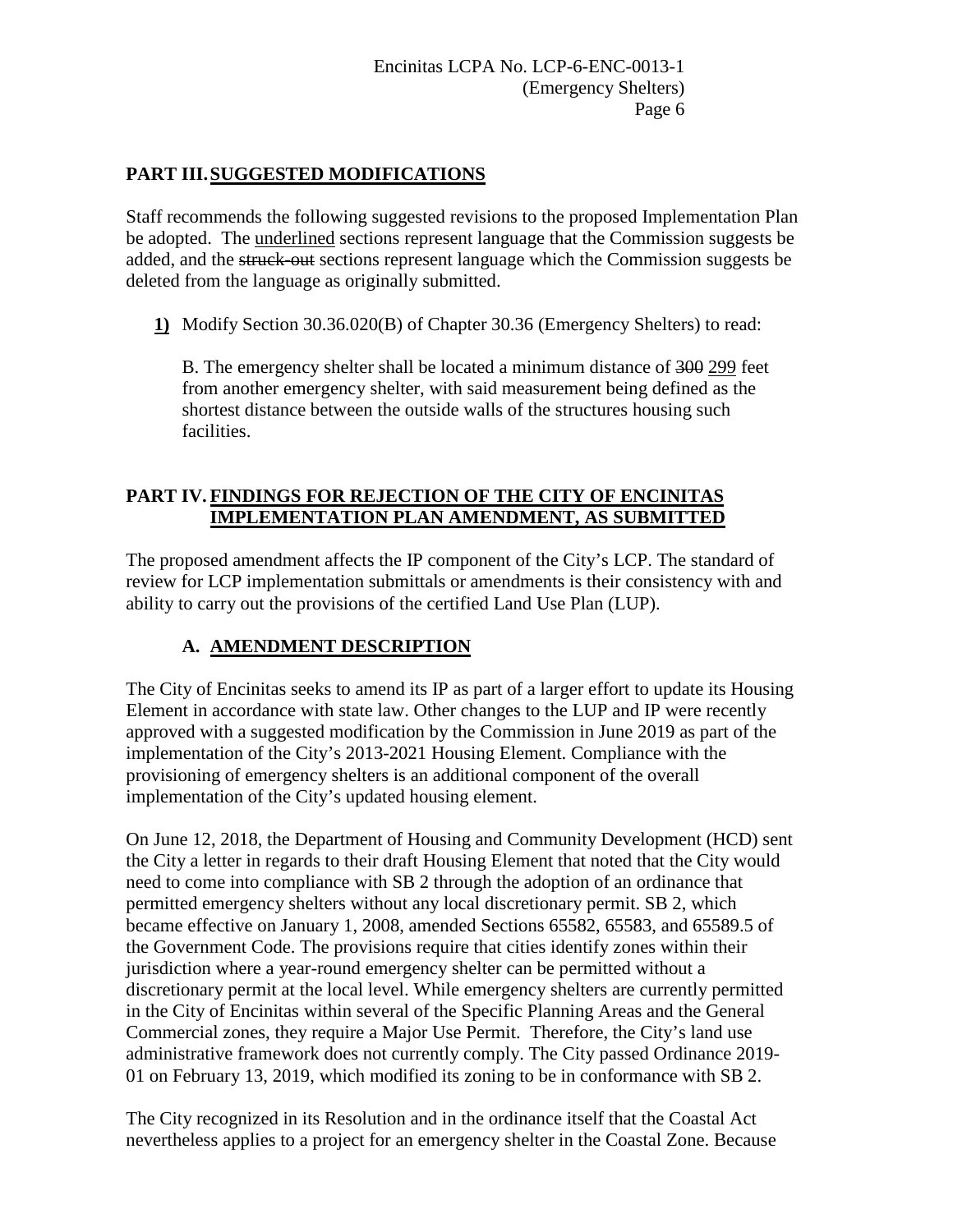#### Encinitas LCPA No. LCP-6-ENC-0013-1 (Emergency Shelters) Page 7

the Light Industrial and Business Park zones are applied to sites within the Coastal Zone, the development of emergency shelters will still be subject to the permitting requirements of the Coastal Act. The City acknowledges this need for full conformance in several areas, including a footnote to the revised Zoning Use Matrix proposed in Section 30.09.010, the proposed language of Chapter 30.36 found in Ordinance 2019-01, and both the implementing Resolution and Ordinance themselves. The Coastal Act requires the obtaining of a coastal development permit for those individuals or local agencies that perform or undertake development in the coastal zone. (Pub. Resources Code Section 30600). Upon approval of this amendment, the Commission expects that proposed emergency shelters will be evaluated on a case-by-case basis taking into account sitespecific factors, and, if necessary, coastal development permits will be procured accordingly.

The requested changes to the IP include three main components. The first is the updating of the City's definition of emergency shelter to be in conformance with state law. The second is the revision of the Zoning Use Matrix so that emergency shelters are permitted without a discretionary permit in the Light Industrial (LI) and Business Park (BP) zones. The third is the addition of Chapter 30.36 (Emergency Shelters) to the Encinitas Municipal Code (EMC), which will allow for the development of emergency shelters in the LI and BP zones without a discretionary permit. The only objective standards that may be applied are specified in SB 2, and includes aspects of development such as maximum bed count for each facility, staffing requirements, the application of an operational plan, a minimum distance from other emergency shelters, maximum length of stay for an individual, and size and location of interior onsite waiting and client intake area. Otherwise, emergency shelters will be developed in conformance with the Light Industrial and Business Park development standards. They will not be subject to EMC Chapter 23.03 (Design Review) or EMC Chapter 23.06 (Citizen Participation Plan), but only subject to the standards set forth in proposed EMC Chapter 30.36 (Emergency Shelters).

The City had several reasons to support the use of the Business Park and Light Industrial Zones for the use of emergency shelters. Primary reasons include the location of and available space within these zones, which are centrally located on the south side of Encinitas Boulevard off of Westlake Avenue [\(Exhibit 4\)](https://documents.coastal.ca.gov/reports/2019/9/w18d/w18d-9-2019-exhibits.pdf). Government Code Section  $65583(a)(4)(A-D)$  requires that the identified zone have sufficient capacity to accommodate the City's unsheltered homeless population (which in January 2018 was 86 unsheltered individuals). The area is comprised of 28.56 acres, 0.32 acre of which is vacant of any structures. The remaining area is developed with a variety of business and light industrial uses such as light manufacturing and warehousing. Of those parcels with existing structures, thirteen have structures between 5,000 and 10,000 square feet or larger, and the remaining parcels contain structures of less than 5,000 sq. ft. In these zones, the allowable Floor Area Ratio is 0.75, indicating that even the smaller parcels could accommodate the needs of the City's unsheltered homeless population of 86 individuals. A number of available suites were also identified by the City, which envisions the adaptive reuse of existing structures to serve as emergency shelters. If the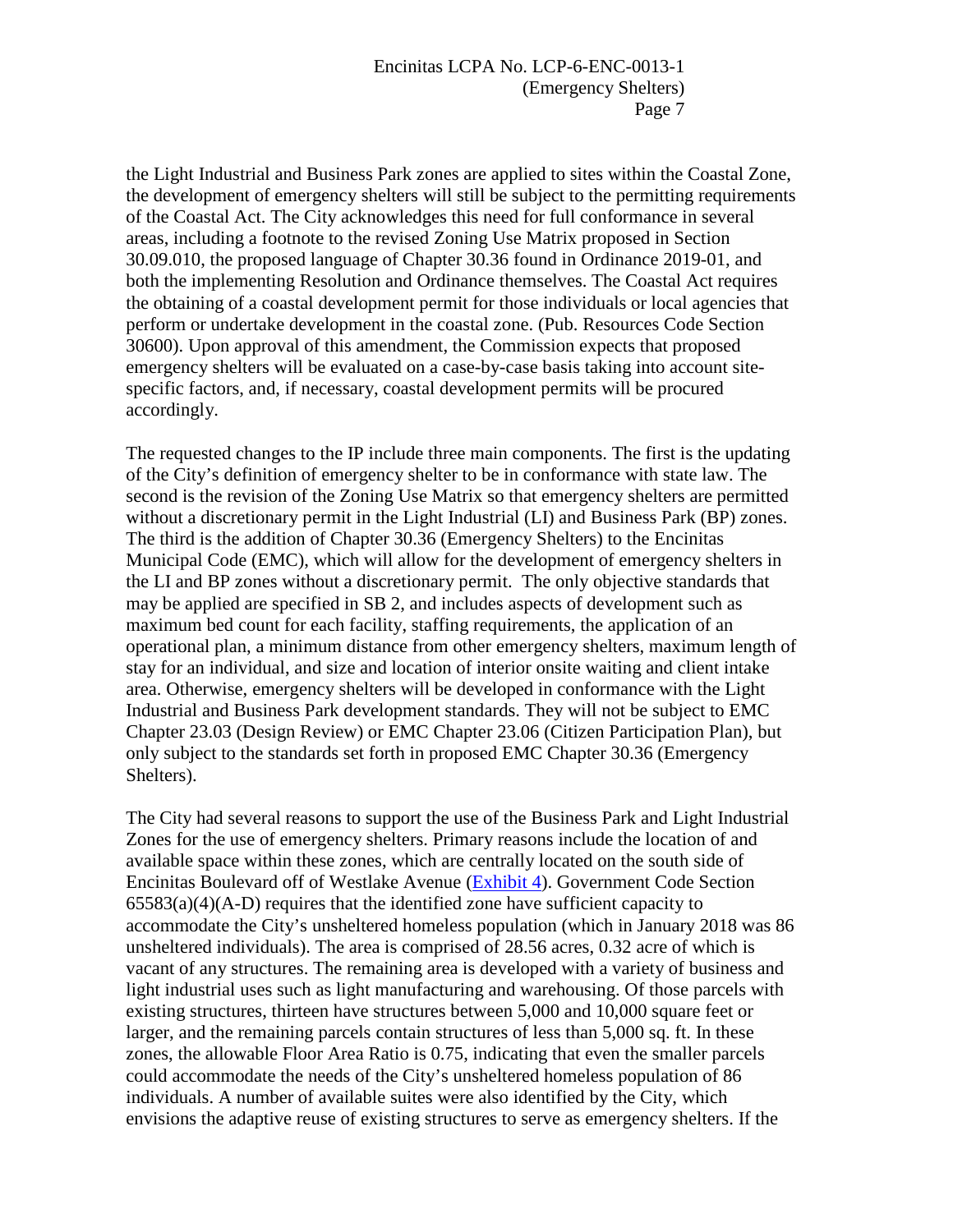site contains hazardous materials, remediation will be completed to residential use standards before the site can be used for an emergency shelter.

Additionally, the City stated the BP and LI zoned properties are well-served by public transportation and regional connections, and are within walking distance (up to half a mile) from nearby businesses that could potentially offer employment opportunities. These zones are also approximately one mile from the main office of the Community Resource Center, which provides housing advice and support to the homeless and at-risk populations of the area, and is available via public transit. Off-street parking requirements will comply with the City's existing parking regulations for industrial uses, unless the applicant provides substantial evidence, such as a parking demand study, demonstrating that the actual parking need is lower. Bicycle parking will also be provided at a rate of one per five beds. The parcels are inland of Interstate 5; thus, no adverse impacts to coastal access would be expected.

Finally, the City conducted a peer review of ordinances on emergency shelters passed by twenty other local jurisdictions, and found that the great majority of them also utilized their industrial/commercial/business park zones as areas for emergency shelters under SB 2 [\(Exhibit 5\)](https://documents.coastal.ca.gov/reports/2019/9/w18d/w18d-9-2019-exhibits.pdf).

# **B. SUMMARY FINDINGS FOR REJECTION**

During the course of review of the subject amendment, the City identified the need to modify one of the objective standards included in the ordinance. Specifically, the City intends to revise Section 30.36.020(B) of the proposed zoning chapter so that it states emergency shelters may be located a minimum distance of 299 feet apart, not the currently proposed 300 feet. Until that revision occurs, the IP amendment cannot be approved as submitted, as it is currently not in conformance with the goals and policies of the LUP that ultimately support the type of managed, balanced growth and thoughtful redevelopment that underpin an effective land use plan to guide decision-making that affects all residents.

# **B. SPECIFIC FINDINGS FOR REJECTION**

The standard of review for LCP implementation submittals or amendments is their consistency with and ability to carry out the provisions of the certified LUP.

## a) **Purpose and Intent of the Ordinance**.

The purpose of Ordinance 2019-01 is to bring the City into compliance with state housing law (specifically SB 2) by allowing for emergency shelters without a discretionary approval in specified zones.

## b) **Major Provisions of the Ordinance**.

• Amending of the definition of emergency shelter in order to comply with California Health and Safety Code Section 50801(e).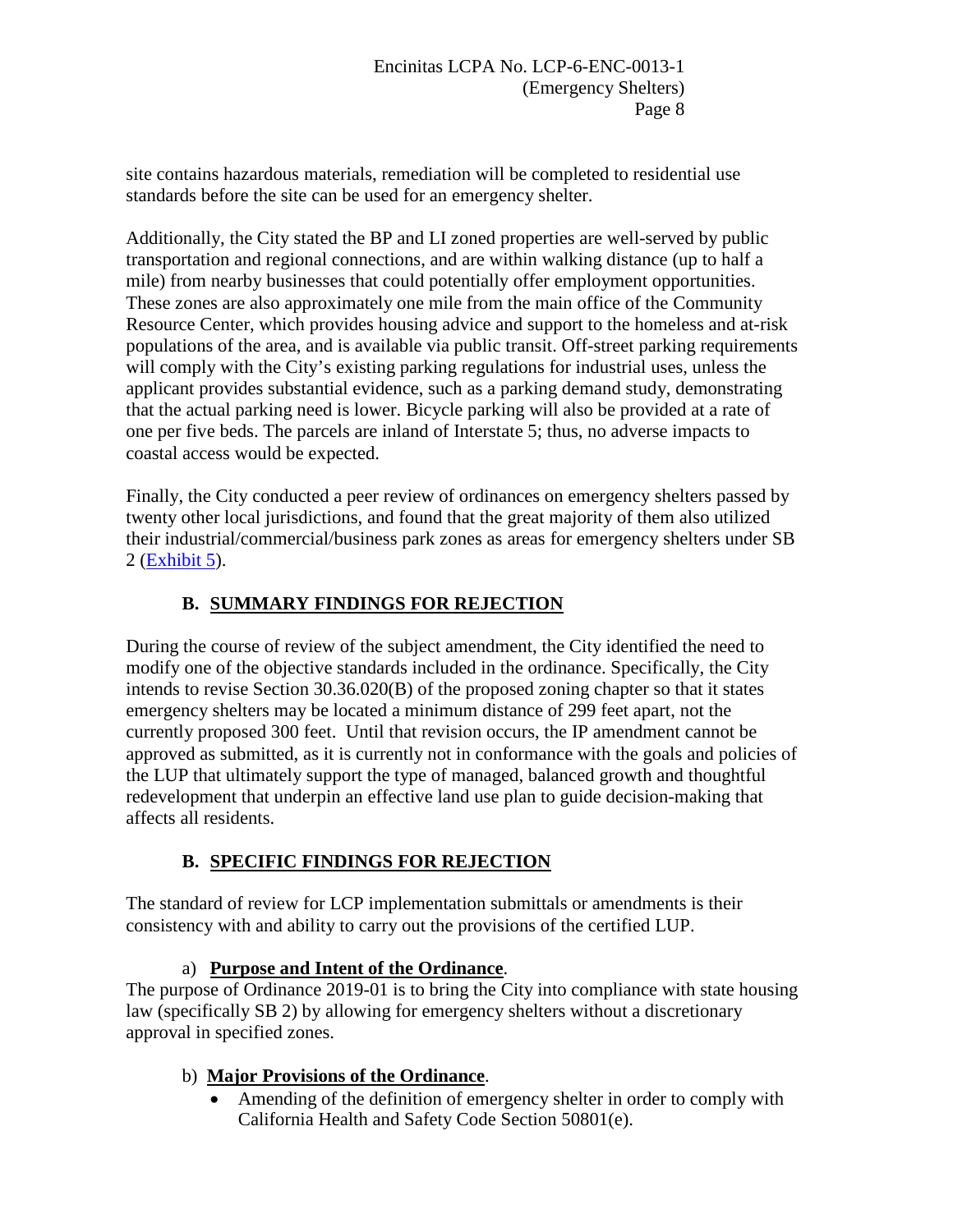- Revising of the Zoning Use Matrix to include emergency shelters as a permitted use within the Light Industrial and Business Park zones, as well as the addition of a footnote that emergency shelters will not be subject to discretionary approvals but for requirements of the Coastal Act.
- The addition of Chapter 30.36 (Emergency Shelters) to the Zoning Code, which includes the objective standards for the zone allowable by state law and otherwise defers to the Business Park and Light Industrial zone development standards.

#### c) **Adequacy of the Ordinance to Implement the Certified LUP Segments**.

The ordinance is currently inadequate to carry out the provisions of the certified LUP because it does not adhere to guidance on state law. The certified LCP encourages thoughtful redevelopment and growth, a balanced mix of development that meets the long-term goals of the City, and supports the inclusion and development of all necessary types and units of housing into land use planning. With the inclusion of the suggested modification, the City will be able to formalize a revision to the proposed IP that ensures consistency with stated LUP goals to meet long-term objectives and identify constraints for both new development and redevelopment. The goals of the Land Use Element within the City's LCP clearly support a cohesive and thoughtful approach to the achievement of these long-term planning objectives, of which legal conformance with State housing law would assuredly fall under.

## **PART V. FINDINGS FOR APPROVAL OF THE CITY OF ENCINITAS IMPLEMENTATION PLAN AMENDMENT, IF MODIFIED**

With the incorporation of **Suggested Modification #1**, the IP amendment can be found consistent with the City of Encinitas certified LCP. The suggested modification will ensure consistency with the overall goals and policies of the certified LCP. Some of the more relevant goals and policies of the LCP are presented below.

Stated goals of the Land Use Element include, in relevant part:

- *The establishment of a balanced and functional mix of development consistent with the long-range goals, objectives, and values of the City;*
- *Providing guidance for both public and private investments indicating where new development is permitted and the nature, density, and intensity of that development;*
- *The identification of opportunities for the redevelopment and new development in the City, as well as any constraints that might affect this development;*
- *The reduction of loss of life, injury, and property damage that might result from flooding, seismic hazards and other natural and man-made hazards that need to be considered in future land use planning and decision making; […]*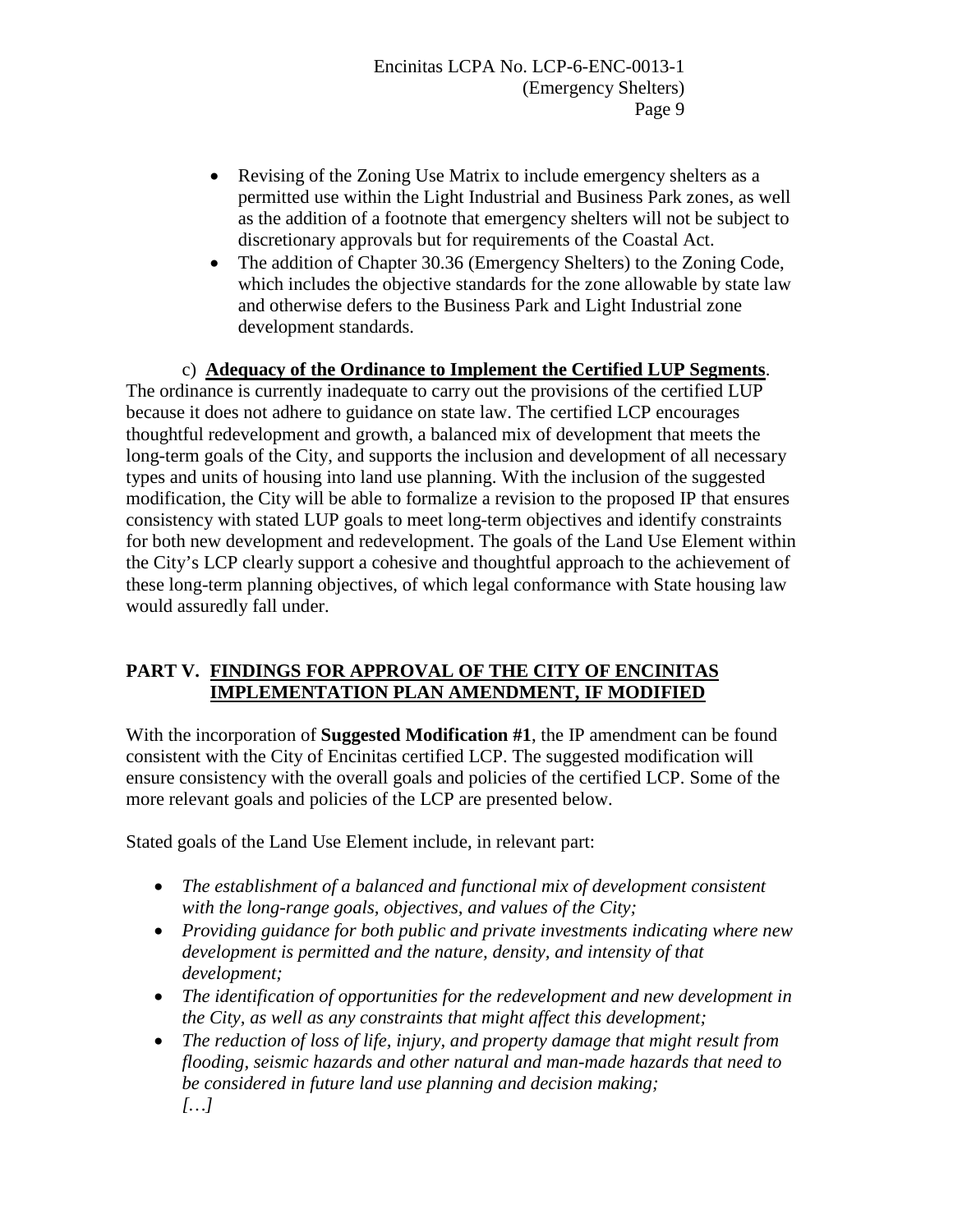Policy 2.3 of the Land Use Element:

*Growth will be managed in a manner that does not exceed the ability of the City, special districts and utilities to provide a desirable level of facilities and services. (Coastal Act/30250)* 

Policy 1.12 of the Circulation Element states, in relevant part:

*[…]*

*The City will require that all commercial, industrial and residential uses be designed and constructed with sufficient off-street parking and loading facilities to assure adequate parking is provided with new development such that no adverse impacts on coastal access are documented. Parking ratios shall be utilized as specified and detailed in the City's Zoning Code and in implementing Specific Plans...* 

*[…]* 

Goal 3 of the Circulation Element states:

*The City of Encinitas will promote the use of other modes of transport to reduce the dependence on the personal automobile. (Coastal Act/30252)* 

The proposed amendment will not affect requirements for setbacks, floor area ratios, lot sizes and coverage, sign standards, building height, or landscaping currently found in the certified LCP. Aside from a limited number of objective development standards relating to such aspects as number of beds, size and location of intake areas, maximum length of stay, staffing requirements, and minimum distance from other shelters, emergency shelters proposed under this amendment will comply with development standards for the Light Industrial and Business Park Zones that are already part of the certified LCP. Additionally, the suggested modification will not affect requirements or development standards of any other aspect of the IP and will be limited to one objective development standard exclusive to the addition of the proposed Chapter 30.36 to the certified IP.

Additionally, the City's recently repealed Housing Element contained several paragraphs that were considered part of the LCP. Despite the fact that the new Housing Element was approved without incorporation into the LCP, these paragraphs from the former Housing Element were part of staff's findings and have been retained for guidance as the City continues to implement the new policies. A relevant policy from this section can be found in a description of the Zoning Code, which states:

*There is a direct relationship between housing goals and land use planning. The Land Use Element of this General Plan and its implementing zoning regulations is the City's single most important "housing program," in providing for the number, and range of type, of housing units needed.*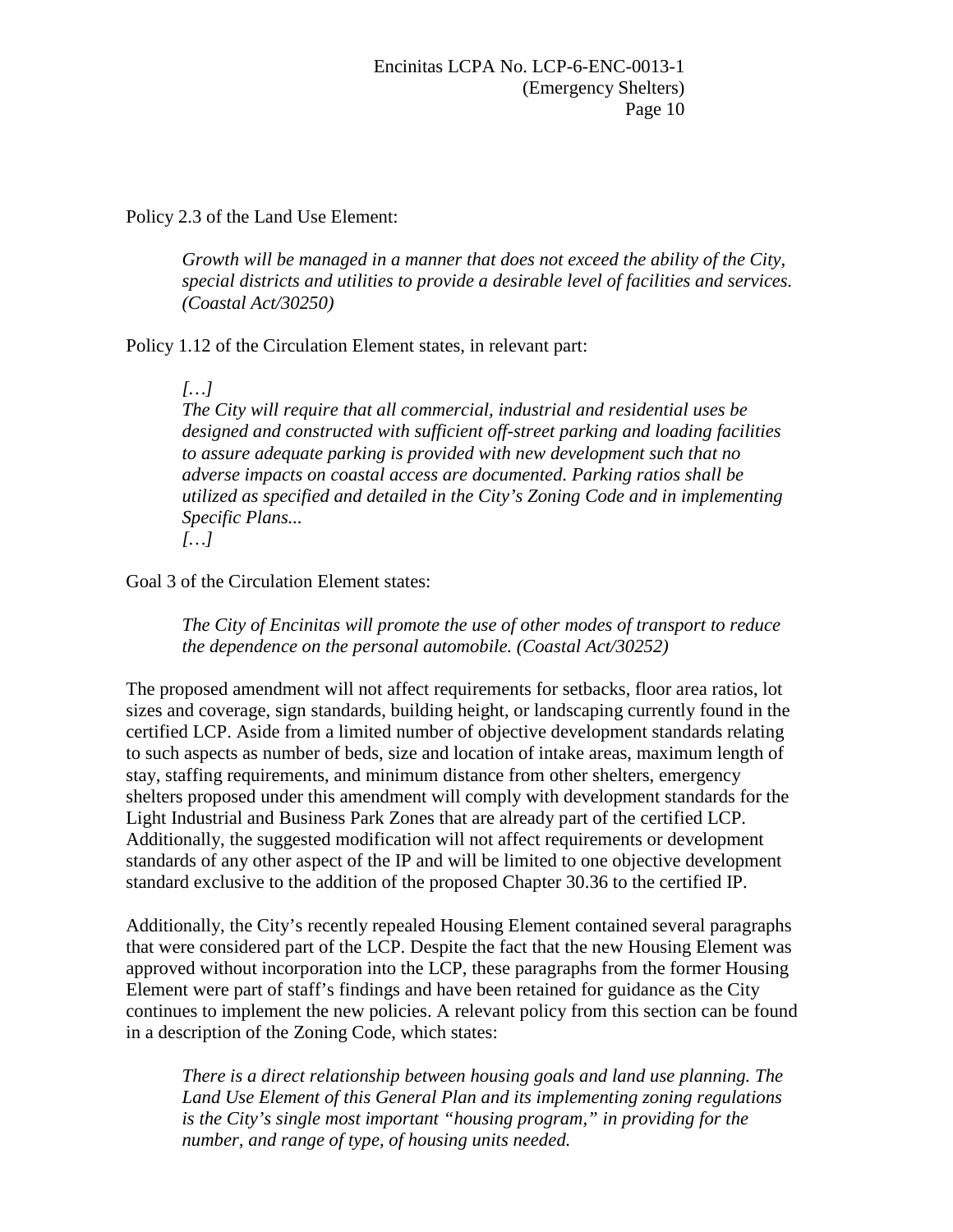Encinitas LCPA No. LCP-6-ENC-0013-1 (Emergency Shelters) Page 11

The suggested modification will ensure that the zoning regulations for emergency shelters are adequate to carry out the housing goals that are necessary by state law and therefore ensure consistency with the Land Use Element of the certified LCP. Moreover, Section 65589.5(e) of the Government Code states that the local agency will still need to comply with the Coastal Act, and so a coastal development permit will be applied for and procured (where development is not considered exempt) according to the standards of the certified LCP. The City has acknowledged this requirement in a footnote to the revised Zoning Use Matrix proposed in Section 30.09.010, the proposed language of Chapter 30.36 found in Ordinance 2019-01, and both the implementing Resolution and Ordinance themselves. The development of an emergency shelter, including an interior renovation of an existing structure, would likely require a CDP based on the change in the density and intensity of the use of the building. However, projects will be evaluated on a case-bycase basis according to site-specific factors. Therefore, as modified, the Commission finds the IP amendment conforms with, and is adequate to carry out, the certified LUP and the request can be approved.

## **PART VI. CONSISTENCY WITH THE CALIFORNIA ENVIRONMENTAL QUALITY ACT (CEQA)**

Section 21080.9 of the California Environmental Quality Act (CEQA) exempts local government from the requirement of preparing an environmental impact report (EIR) in connection with its local coastal program. The Commission's LCP review and approval program has been found by the Resources Agency to be functionally equivalent to the EIR process. Thus, under CEQA Section 21080.5, the Commission is relieved of the responsibility to prepare an EIR for each LCP submission.

The City found that the proposed amendments to the Encinitas Municipal Code are exempt from environmental review pursuant to the CEQA Guidelines Section 15378(b)(5), which exempts organizational or administrative activities of governments that will not result in direct or indirect physical changes in the environment in that the ordinance being considered will not result in any physical development in and of itself. Additionally the changes implement the policies contained in the City's 2013-2021 Housing Element, and is required to be adopted by Government Code Section  $65583(a)(4)(A-D)$ . The proposal to permit emergency shelters within the LI and BP zones was also reviewed in the Program EIR certified by the City on June 15, 2016 and in the EA adopted on June 20, 2018, which found that no further impacts will be created by the adoption of zoning amendments to implement the proposed policy. Therefore the program EIR adequately describes this zoning amendment for the purposes of CEQA.

Nevertheless, the Commission is required in an LCP submittal or, as in this case, an LCP amendment submittal, to find that the LCP, as amended, does conform with CEQA provisions. In this case, the LCP amendment will not have any significant adverse effects on the environment, as proposed emergency shelter locations will be reviewed for regulatory consistency with the Coastal Act and the City's certified LCP at the time